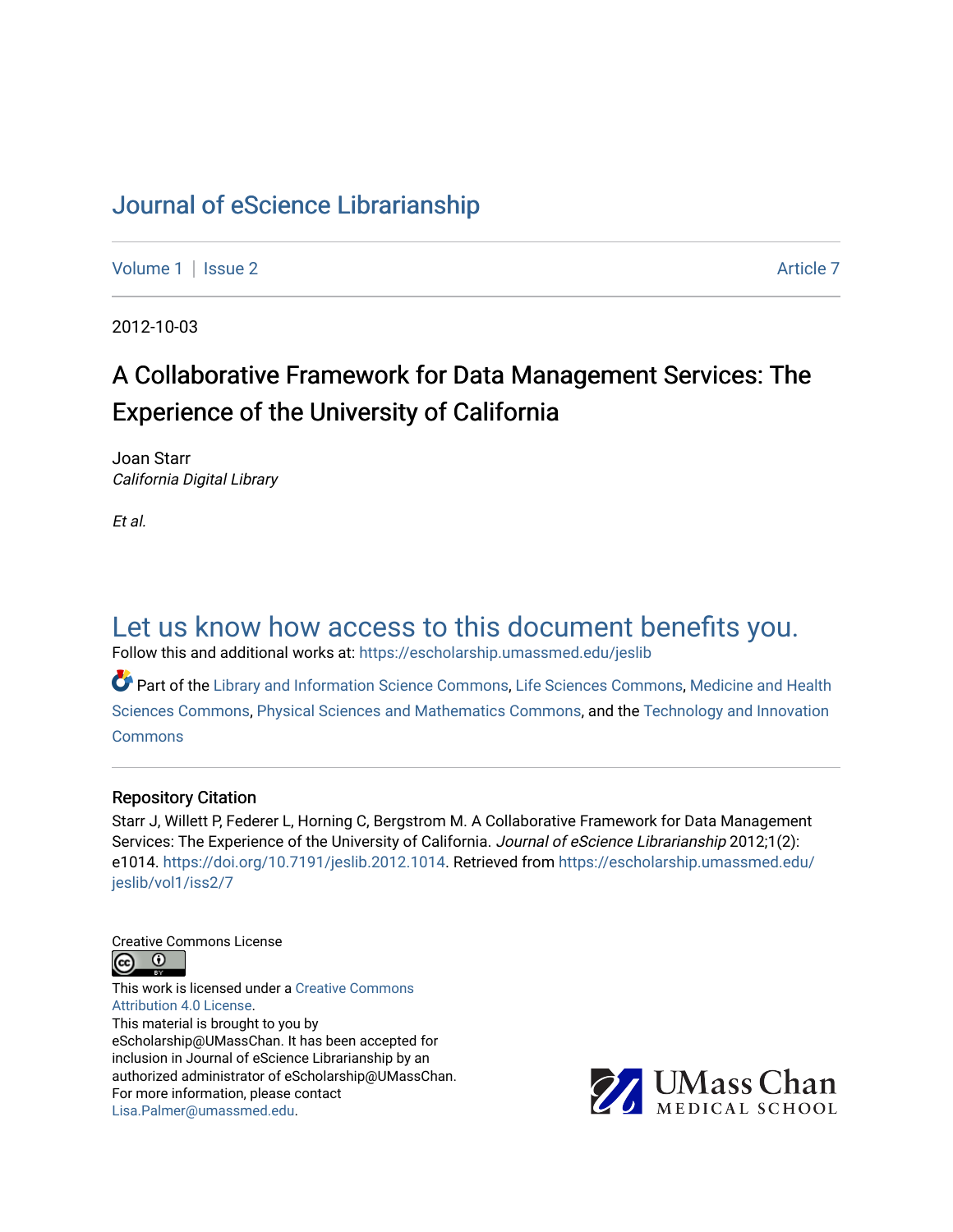

Journal of eScience Librarianship

putting the pieces together: theory and practice

# **A Collaborative Framework for Data Management Services: The Experience of the University of California**

Joan Starr,<sup>1</sup> Perry Willett,<sup>1</sup> Lisa Federer,<sup>2</sup> Claudia Horning,<sup>2</sup> Mary Linn Bergstrom<sup>3</sup>

<sup>1</sup> California Digital Library, Oakland, CA, USA;

<sup>2</sup> University of California, Los Angeles, Los Angeles, CA, USA;

<sup>3</sup> University of California, San Diego, San Diego, CA, USA

# **Abstract**

The National Science Foundation and other funding agencies now require researchers to include data management plans with new grant proposals. Faced with this requirement, researchers are looking to libraries for help with various aspects of research data management and curation, from creating data management plans to archiving and providing access to their research data. The

In January 2011, the National Science Foundation (NSF) introduced a requirement for all new grant proposals: Each proposal must be accompanied by a two-page data management plan describing how the proposal would "conform to NSF policy on the dissemination and sharing of research results" (National Science Foundation 2011). Many researchers have turned to their institutions' libraries for assistance with meeting this mandate. For libraries, the mandate provides a unique opportunity to extend and evolve their historic charge to preserve their institutions' scholarly assets by providing services for data stewardship.

At the University of California (UC) the framework used to support this charge is both collaborative in nature and grounded in recognizing that research data management University of California Libraries deliver a growing range of services and tools such as th[e DMPTool,](https://dmp.cdlib.org/) [EZID,](http://n2t.net/ezid/) [Merritt,](https://merritt.cdlib.org/) [Web Archiving](http://webarchives.cdlib.org/)  [Service,](http://webarchives.cdlib.org/) and campus-based data management programs. This article discusses these initiatives, tools, and methods for campus engagement and faculty outreach, plus opportunities and challenges in developing library data services.

must address the entire data life cycle. Though research is necessarily iterative, this life cycle generally includes five types of activities: Plan, Collect, Manage, Share, and Publish. In the *Planning* phase, the researcher writes proposals and plans projects. In the *Collection* phase, activities include field work and data gathering, as well as studying prior work in the field. In the *Management* phase, the researcher prepares for the long-term curation of data by creating identifiers for data objects and depositing data in a trustworthy repository. The *Sharing* phase includes informal means of making data publically available, such as face-to-face exchanges and sociallymediated interchanges. By contrast, the *Publishing* phase is characterized by more formal means of making data public, thus allowing for citation and attribution, leading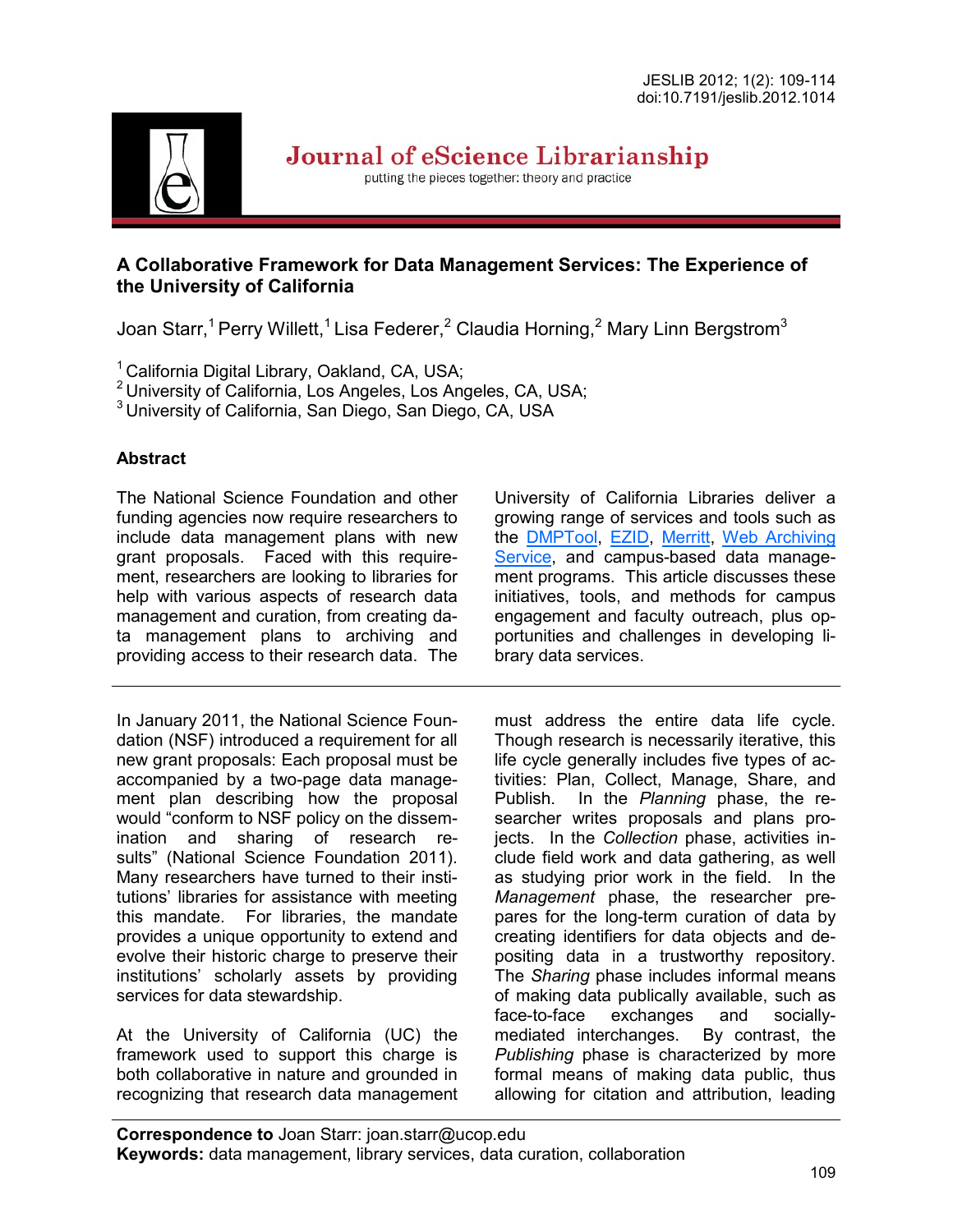| Life Cycle Stage    |                                      | Service                                   | <b>Functions</b>                                                                          |
|---------------------|--------------------------------------|-------------------------------------------|-------------------------------------------------------------------------------------------|
| <b>PLAN</b>         | Grant application                    | Data Management<br>Planning (DMP)<br>Tool | Create, edit, share, and save<br>data management plans                                    |
| <b>COLLECT</b>      | Data collection                      | DataUp                                    | Open source add-in and web application for<br>Microsoft Excel as a data collection tool   |
|                     |                                      | Web Archiving Ser-<br>vice                | Collect $&$ manage ephemeral web-published<br>content                                     |
| <b>MANAGE</b>       | Tracking & manage-<br>ment, citation | <b>EZID</b>                               | Create and manage persistent identifiers                                                  |
| and<br><b>SHARE</b> | Storage, management,<br>sharing      | Merritt                                   | Curation repository:<br>store, manage, and share research data                            |
| <b>PUBLISH</b>      | Scholarly publication                | eScholarship                              | Open access scholarly publishing services:<br>papers, journals, books, seminars, and more |
|                     | Data publication                     | Data Publication<br>platform              | An infrastructure to publish and get credit for<br>sharing research data                  |

# **Table 1:** CDL Data Management Life Cycle Services

to impact tracking, providing opportunities for getting credit, and other benefits of publication.

Although most researchers have some firsthand experience with the research data life cycle, they generally lack the institutional support that could facilitate one or more of the stages. In response to this gap, the California Digital Library (CDL) has developed a suite of services on behalf of the UC campus libraries. Because CDL is positioned independent of any campus, it can provide common infrastructure and support, as well as enable collaborative solution-seeking. A group within CDL, the [UC Curation Center](http://www.cdlib.org/services/uc3/)  $(UC3)^1$  has taken the research data life cycle as a veritable service map to create an array of services from which campus libraries may pick and choose. Table 1 lays out the options.

For each service, a CDL Service Manager is responsible for product management, outreach, and marketing. This model has the advantage of providing campus librarians with a service-specific contact person for outreach materials, webinars, training, user sign-ups, and troubleshooting and support. $2^2$ In this way, CDL Service Managers and campus librarians collaborate in providing services for UC researchers.

These research data services exemplify CDL's overall approach to new service provision. In 2010, Former Director of Systemwide Library Planning, Gary Lawrence, explained the CDL value proposition (based on 2008 figures):

"…with a core budget of about \$14 million, the CDL attracts an additional \$18.5 million annually in voluntary co-investments from campus libraries and uses the resulting \$32.5 million pool of funds to deliver about \$52M in direct benefits to campuses, supports an additional \$46M in measurable indirect benefits, and provides a technical platform and a leadership capability which fosters development of a host of service innovations that could not readily be supported by our ten campus libraries operating independently" (Lawrence  $2010$ .<sup>3</sup>

<sup>1.</sup> For more information about the UC3 staff, see [http://www.cdlib.org/services/uc3/about/staff.html.](http://www.cdlib.org/services/uc3/about/staff.html)

<sup>2.</sup> In practice, CDL has implemented neutral group email addresses in order to provide redundant coverage.

<sup>3.</sup> Note that recent service developments and reconfigurations prevent a repetition of this analysis but the ratio of returns is expected to be of similar magnitude.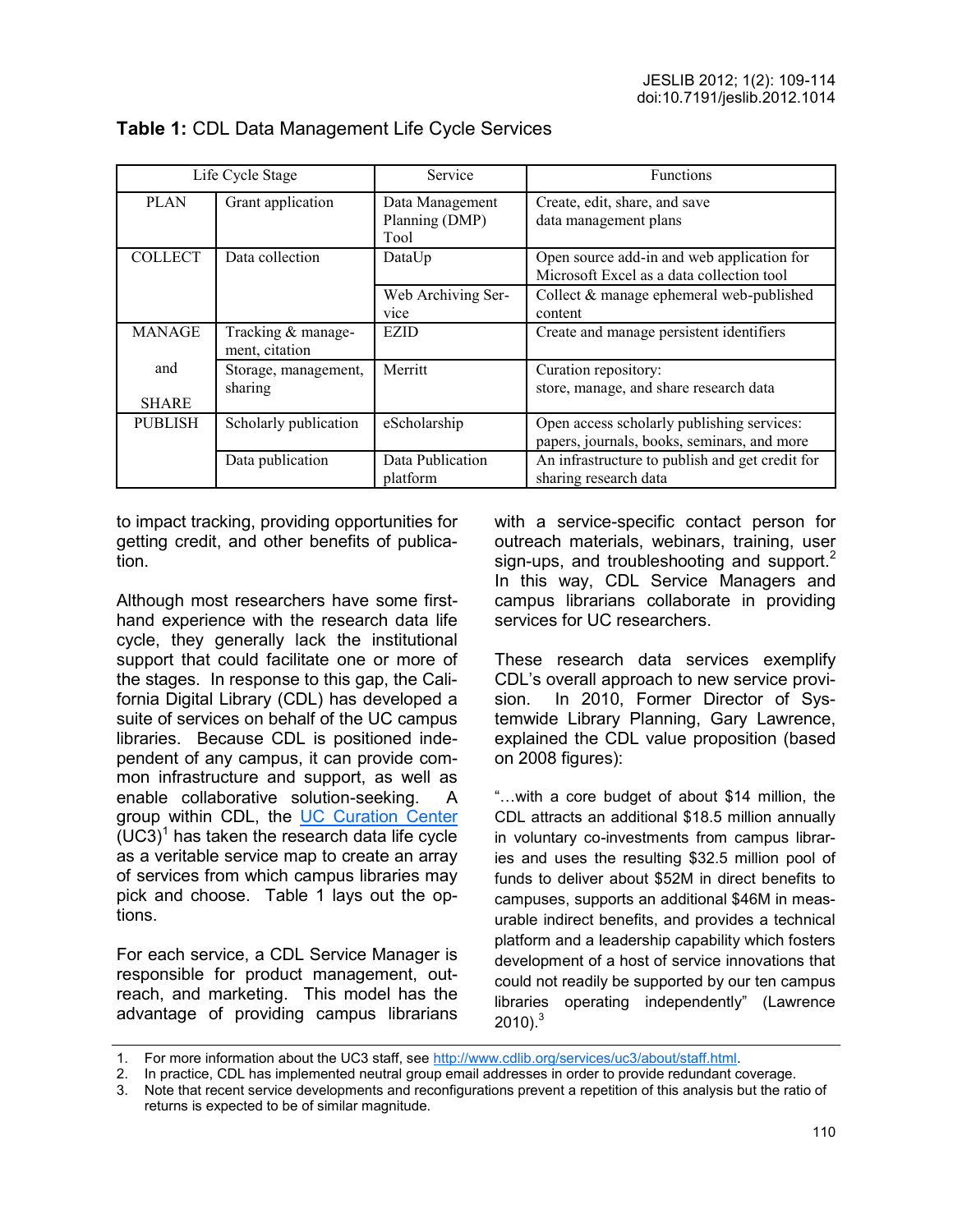Campus co-investment has played a significant role in new services, particularly during a fiscally challenging climate. In some cases, the service development process itself provides an opportunity for collaboration. Such distributed development allows the design team to draw on expertise from among many partner institutions and move much more quickly than if development had occurred at a single institution.

## **Plan: The DMPTool**

The [DMPTool](http://dmp.cdlib.org/) aids researchers in creating data management plans to meet requirements of the NSF and other funding agencies. While the DMPTool is available for public use, participating institutions gain the ability to customize the DMPTool for their researchers. Once researchers log on using their regular institutional credentials, they can view links to available resources and services, get campus-specific boilerplate text for their DMPs, and find out who can provide more help at their institution. The DMPTool is a simple tool that provides a relatively straightforward service, but it also serves as a gateway to other services that support the rest of the research data life cycle.

The DMPTool development process provides a good example of the service development process as an opportunity for collaboration. Development was entirely selffunded by participating institutions, with developers and other staff at CDL working closely with developers at UCLA and the University of Illinois, sharing the work of design, development, and integration. The code sharing platform Bitbucket allowed developers at various institutions to work on different parts of the software independently and to easily integrate their work, with weekly (and sometimes daily) meetings via web conference for quick updates, testing, and bug reports. $4$ 

In its first year of operation, the DMPTool has registered over 2,300 users from more than 450 institutions, and users have created over 1,800 data management plans. More than 60 institutions have customized the DMPTool for use by their communities. The original planning team continues to meet regularly and plans to build on feedback from this growing community of adopters to keep moving the project forward. Work also continues at individual institutions to provide further customization to meet the needs of their researchers; for example, a planning committee convened at UCLA to discuss ways to provide UCLA-specific branding and other customization for researchers who log on with their UCLA credentials.

The DMPTool has had significant use among the UC campuses, particularly because UC librarians have been active in conducting outreach to researchers and promoting the tool. At UCLA, Associate University Librarians Sharon Farb and Todd Grappone, and librarians Lisa Federer and Monica Garcia gave a presentation on the DMPTool to the campus research administrators group in early February 2012. Subsequently, new user enrollments increased by 100% from the previous month; more new users registered in February 2012 than the previous four months combined. Promotion of the DMPTool has also created new avenues for the UCLA Library to connect with researchers and increase awareness of the Library's role in supporting the entire research data life cycle.

#### **Collect: DataUp**

Partnership with two external grant funders<sup>5</sup> has facilitated the development of the DataUp opensource solution for the data collection phase of the research life cycle. The work addresses the problem of curation and preservation of spreadsheets created using Microsoft Excel, a tool highly used among

<sup>4.</sup> The DMPTool code is available free and open source at [http://bitbucket.org/dmptool/main/.](http://bitbucket.org/dmptool/main/)

<sup>5.</sup> The Gordon and Betty Moore Foundation ([http://www.moore.org/\)](http://www.moore.org/) and Microsoft Research ([http://](http://research.microsoft.com/en-us/)

[research.microsoft.com/en](http://research.microsoft.com/en-us/)-us/).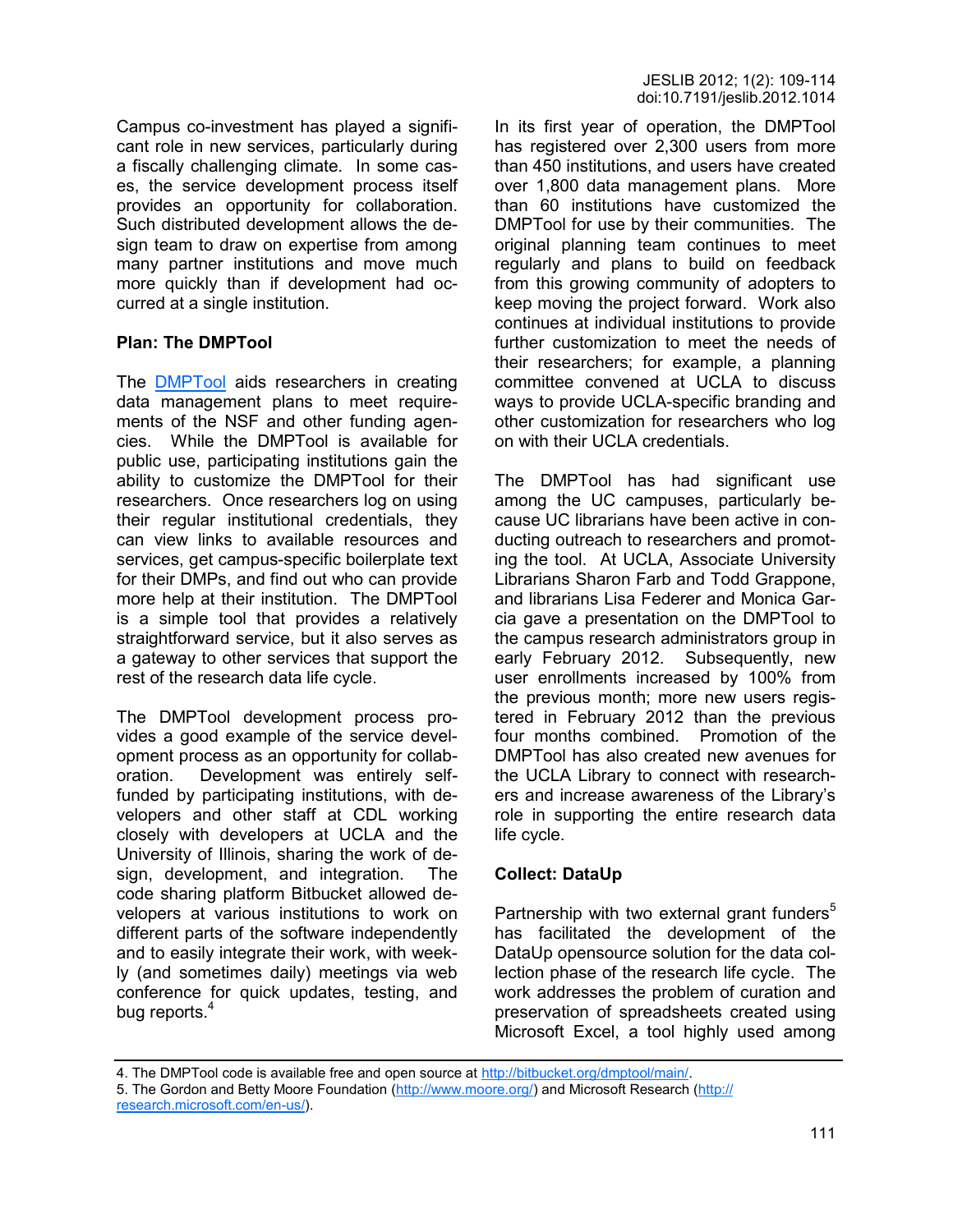researchers,<sup>6</sup> but not ideally suited to rigorous research data management. CDL developed requirements for the tool, including features such as standardized column headers, versioning, auto-archiving, and longterm identifier assignment. DataUp will be freely available in September 2012 $^7$  to the general public, regardless of institutional affiliation or existing repository relationships; the only requirement will be a valid email address. After the initial release, the developers aim to engage the community to elicit suggestions for improvements, such as connecting additional repositories, adding metadata schemas, and expanding the set of features to facilitate good data stewardship practices.

Though the tool has not yet been released, outreach at the campus level has already begun, with CDL project manager Carly Strasser visiting UC campuses to gather information about researchers' data practices to inform the design of the tool, as well as to promote the tool as a way for researchers to better manage their data. At UCLA, the tool will be featured as part of an ongoing series of data management workshops offered to researchers beginning in the fall 2012 quarter.

## **Collect/Manage/Share/Publish: Web Archiving Service**

The [Web Archiving Service \(WAS\)](http://webarchives.cdlib.org) provides versatile and powerful tools for collecting, archiving, and publishing ephemeral content from websites. WAS allows curators to collect and manage web-published content to help scholars use the content for private research, as well as facilitating publication of the content for general public access. The archives contain a rich variety of materials, including eScience content, government documents, event captures, and archives for specific research communities, such as unique data sets, collections of sites not otherwise connected, and sites resulting from grant activity.

WAS was built with open source tools, including the Heritrix web crawler and Open Wayback, along with locally developed solutions to address the challenges of capturing web materials. WAS provides tools for analyzing site change over time and allows keyword searching for archived sites. Making archived sites public is optional; as of this writing, over half of the 93 currently active archives are publically available. At the UC campus level, subject specialists and selectors have been encouraged to submit ideas for sites for archiving using WAS, including content of local interest to campuses and materials of importance to the general public.

### **Manage/Share: EZID**

Stable, persistent identifiers are one of the keys to good data management, as they provide consistent tracking for research components. Identifiers also provide the mechanism behind data citation, which in turn powers data sharing and re-use, as well as allowing other researchers to provide credit and attribution for the original researcher (Piwowar et al. 2007). EZID, a tool developed by CDL and available to UC campuses and external institutions, enables easy creation and maintenance of long-term identifiers. The campus co-investment for EZID involves cost-sharing, operating on a costrecovery basis using annual subscription fees. UC campuses' fees are subsidized.

The UC San Diego (UCSD) Library's Research Data Curation Program uses EZID to provide digital object identifiers (DOIs) for UCSD researchers. In September 2011, the UCSD Library began sponsoring EZID on behalf of the campus, with Mary Linn Bergstrom as the EZID representative. As UCSD's Faculty Liaison, she promotes

<sup>6.</sup> For data showing this trend, see Carly Strasser's blog post, "Quantitative Results from the ESA Conference" [http://dcxl.cdlib.org/?p=84,](http://dcxl.cdlib.org/?p=84) accessed July 11, 2012.

<sup>7.</sup> For project updates, see the DataUp project blog, [http://dcxl.cdlib.org/.](http://dcxl.cdlib.org/)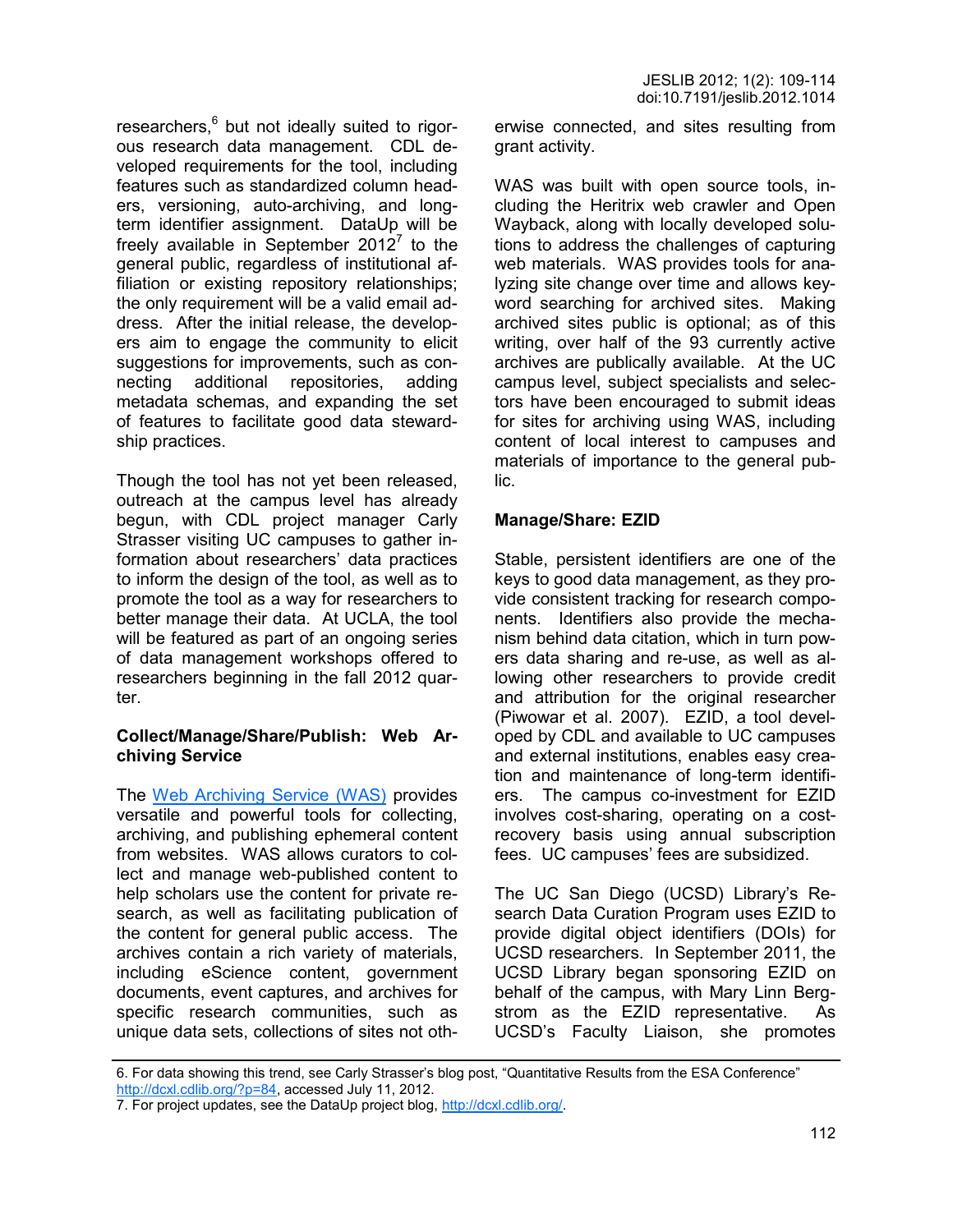EZID, registers interested researchers, and serves as a contact to connect researchers with CDL. Bergstrom, along with Sue McGuinness, promotes EZID in monthly Data Management Plan workshops for both faculty and librarians. Thus far, UCSD Library's workflow for registering EZID users is straightforward, with registrants tracked in a simple Excel spreadsheet, and users have benefitted from prompt service and a generally positive experience.

## **Manage/Share: Merritt Repository**

The [Merritt Repository f](https://merritt.cdlib.org/)acilitates preservation and curation of digital assets for the UC community. In its capacity as a data management tool, Merritt can function in several ways: it can be a "dark" or inaccessible archive for important digital assets, serve as a "bright" archive with direct discovery and access, provide a preservation back-end for discovery and content management systems, or integrate with distributed data grids. One example of a project using Merritt is the [Datashare](http://datashare.ucsf.edu) project, a collaboration of CDL staff and librarians, developers, and researchers at UC San Francisco (UCSF). Datashare, as the name suggests, encourages researchers to share their data by providing tools that help reduce the barriers to data sharing, including the Merritt-driven repository. In other collaborations, Merritt serves as a member node in the DataONE research grid and provides preservation services for articles published in CDL's eScholarship, UC's open access publishing platform; the Online Archive of California, which provides access to over 20,000 online collection guides; and Calisphere, a collection of digitized primary sources related to California history and culture. Merritt's flexible architecture provides multiple methods for ingest and access to satisfy a wide range of workflows and requirements.

## **Publish: eScholarship**

The publishing component of the research data life cycle is both well-understood and very experimental, a paradox resulting from the emerging nature of data publication. UC3 sponsors a blog on data publication, [DataPub,](http://datapub.cdlib.org/) which serves as a medium for exploring developing issues within data publication. CDL's [eScholarship](http://www.escholarship.org/) open access publishing service provides support for the publication component of the research data life cycle. In collaboration with the UC3 team, eScholarship developers are exploring new initiatives, including support for data papers and data publications that put a familiar "wrapper" (a citable paper) around an unfamiliar object (a dataset), providing researchers with more ways to publish their data and receive credit for sharing it.

CDL participates in other collaborations exploring the possibilities of formal publication of research data, including the recently announced Peer Review for Publication and Accreditation of Research Data in the Earth Sciences (PREPARDE) project, led by researchers at the University of Leicester in collaboration with participation from other universities, libraries, government research centers, and publishers. The project aims to develop procedures and policies for publication of earth sciences-related research data, including designing a workflow and procedures for publishing with CDL.

# **Future Outlook**

Given that researchers continue to expect institutional support to meet funder mandates and standards, data management services will continue to develop and grow in the UC Libraries, utilizing the tools and services offered by CDL as well as homegrown, external vendor, and open-source solutions. Conducting research now requires dealing with big data, or at least big amounts of small data. Even outside of the traditional scientific disciplines, researchers in many fields are beginning to rely on computational research that generates large amounts of data.

The further development of research data